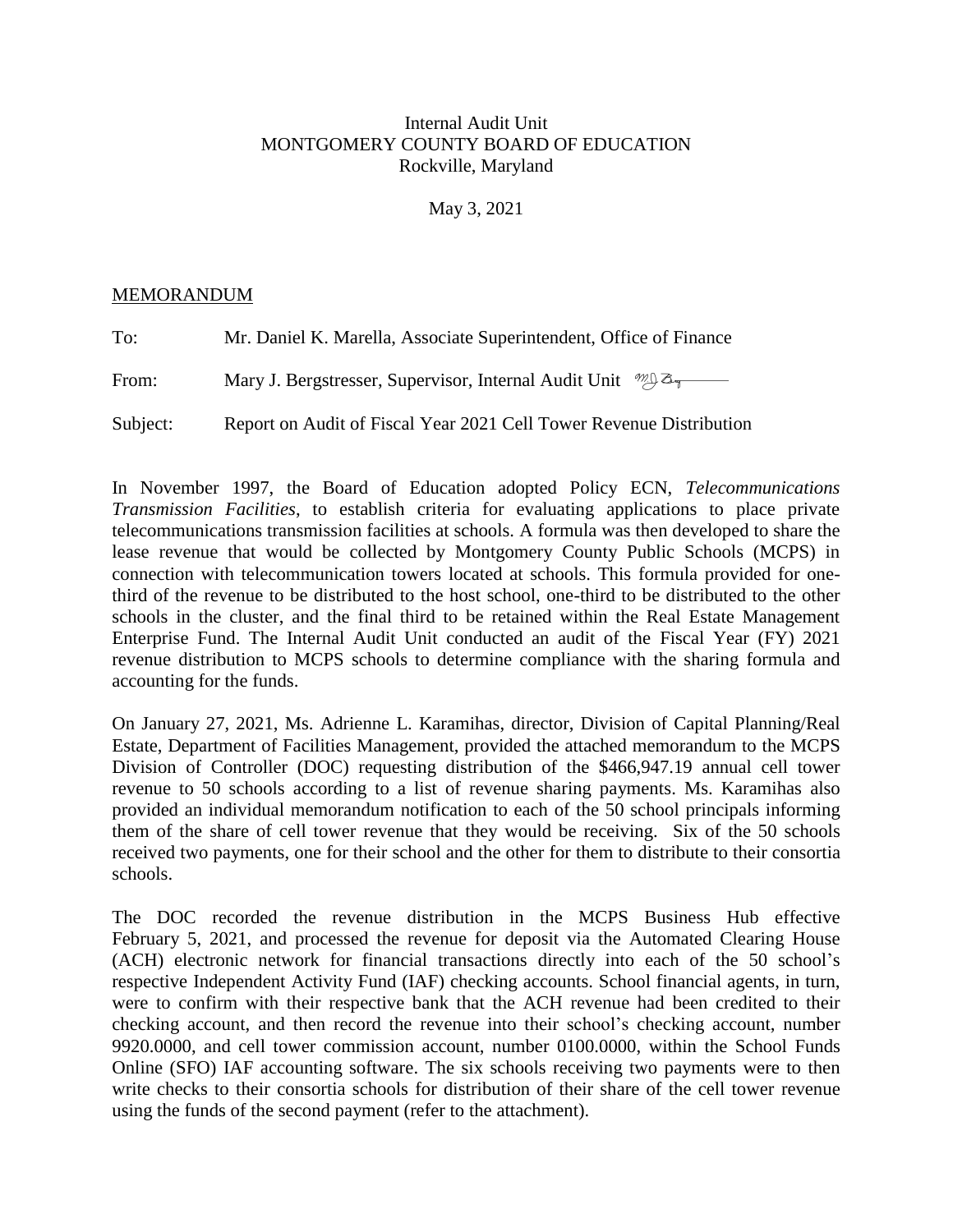We noted the following transactions pertaining to the cell tower revenue distribution process:

- Business Hub recorded  $56 (50 + 6$  second payments to consortia schools) ACH payments on 02/05/2121 totaling \$466,947.19.
- The first ACH revenue receipts were recorded in SFO on 02/08/21 as 02/05/21 was a Friday.
- The last ACH revenue receipt was recorded in SFO on 03/19/2021 by a school administrative secretary in an elementary school.
- Check payments were received by 48 schools.
- The first checks were written for distribution to consortia schools on 02/08/2021.
- The first check revenue receipts were recorded in SFO on 02/12/2021.
- The last checks were written for distribution to consortia schools on 03/16/2021.
- The last check revenue receipt was recorded in SFO on 04/15/2021.

February 8, 2021, was the latest date that a bank processed the ACH payment to credit a school's checking account with the cell tower revenue. Of the 50 ACH payments, 41 of them, or 82 percent, were recorded in SFO after February 8th, and 34 of those 41 were not recorded until March 2021. It appears that the financial agents at the 41 schools who recorded their ACH receipt after February 8th waited until receiving their February bank statement before recording the revenue in SFO. Many of the elementary schools waited until their visiting bookkeeper arrived and allowed them to enter the ACH in SFO. This practice does not provide the principal with the most current information for decision making, especially considering that cell tower commission revenue is not student-generated, allowing these funds to be used for activities such as staff development.

As of April 15, 2021, the total amount of \$466.947.19 for the FY 2021 cell tower revenue distribution has been reconciled with the Business Hub and SFO accounting records. No response to this audit report is required.

MJB:lsh

Attachment

Copy to:

 Members of the Board of Education Dr. Smith Dr. McKnight Ms. Stratman Dr. Wilson Mrs. Williams Mr. Adams Ms. Karamihas Mr. Lawrence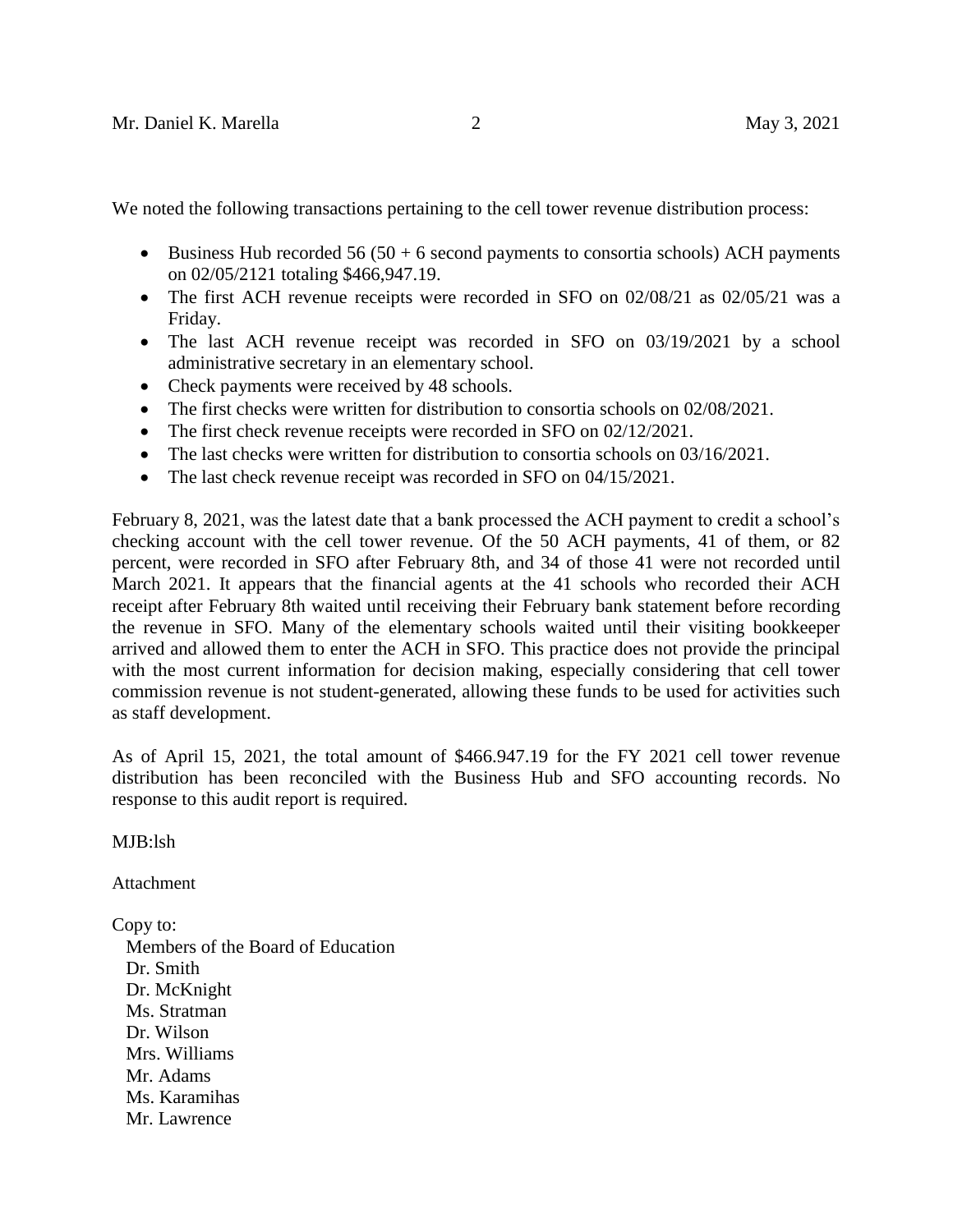Mrs. Chen Mr. Klausing Mr. Reilly Mr. Tallur Ms. Webb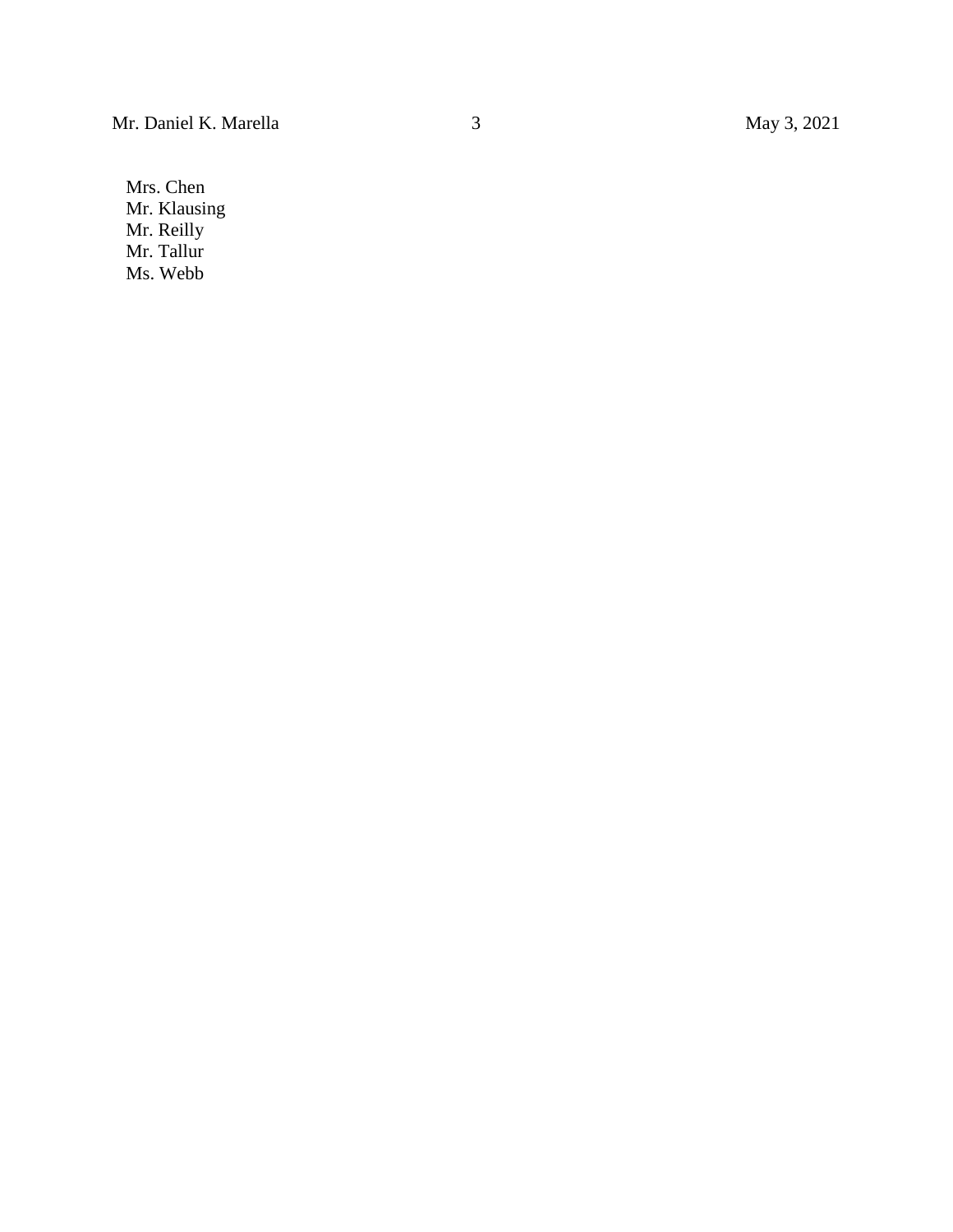### Division of Capital Planning and Real Estate MONTGOMERY COUNTY PUBLIC SCHOOLS Rockville, Maryland

January 27, 2021

#### MEMORANDUM

| To:   | Susan B. Chen, Controller<br>Division of Controller |  |  |
|-------|-----------------------------------------------------|--|--|
| From: | Adrienne L. Karamihas, Director $AK$                |  |  |

Subject: Fiscal Year 2021 Telecommunications Tower Revenue-sharing Distribution Request

This memo is to request the Division of Controller distribute the annual cell tower revenue share amounts to affiliate schools. The Board of Education adopted Policy ECN, *Telecommunications Transmission Facilities*, in November 1997, to establish criteria for evaluating applications to place private telecommunications transmission facilities at schools. At that time, the Board of Education directed the superintendent of schools to develop an equitable method to share the lease revenue collected by Montgomery County Public Schools regarding the telecommunication towers located at schools. Subsequently, the superintendent of schools approved a sharing formula that provided for one-third of the revenue be distributed to the host school, onethird of the revenue be distributed to the other schools in the cluster, and the final one-third of the revenue be retained in the Real Estate Management Enterprise Fund.

In 2004, the superintendent of schools agreed to a formula modification to address the distribution among consortia schools. An excerpt of the approved recommendation appears below:

*The work group recommended that the principal of the school with a cellular monopole on its site be given the responsibility to distribute one-third of the rent to support schools whose students primarily attend the school with the monopole. If, at the discretion of the principal, funds are available for grants to other schools within the consortia, these funds could be allocated to those schools as well.* 

In compliance with Policy ECN, *Telecommunications Transmission Facilities*, and the superintendent of school's direction, I am attaching a list of payment requests to schools, totaling \$466,947.19, that can be credited to each school's Independent Activity Fund account. The list includes the consortia supplier's number twice, reflecting the intent that one payment is to be retained by the host school and the other payment is to be distributed by the host school's principal to the schools they serve. Please relay the amounts to the consortia schools as separate remittances. The payments are to be charged against account number 12.85001.00000.000.10.504048. Each school will be notified of the upcoming distribution.

Thank you for processing this request.

ALK:jb

Attachment

| Copy to:          |
|-------------------|
| Ms. McGuire       |
| Mrs. Bergstresser |
| Mr. Lawrence      |